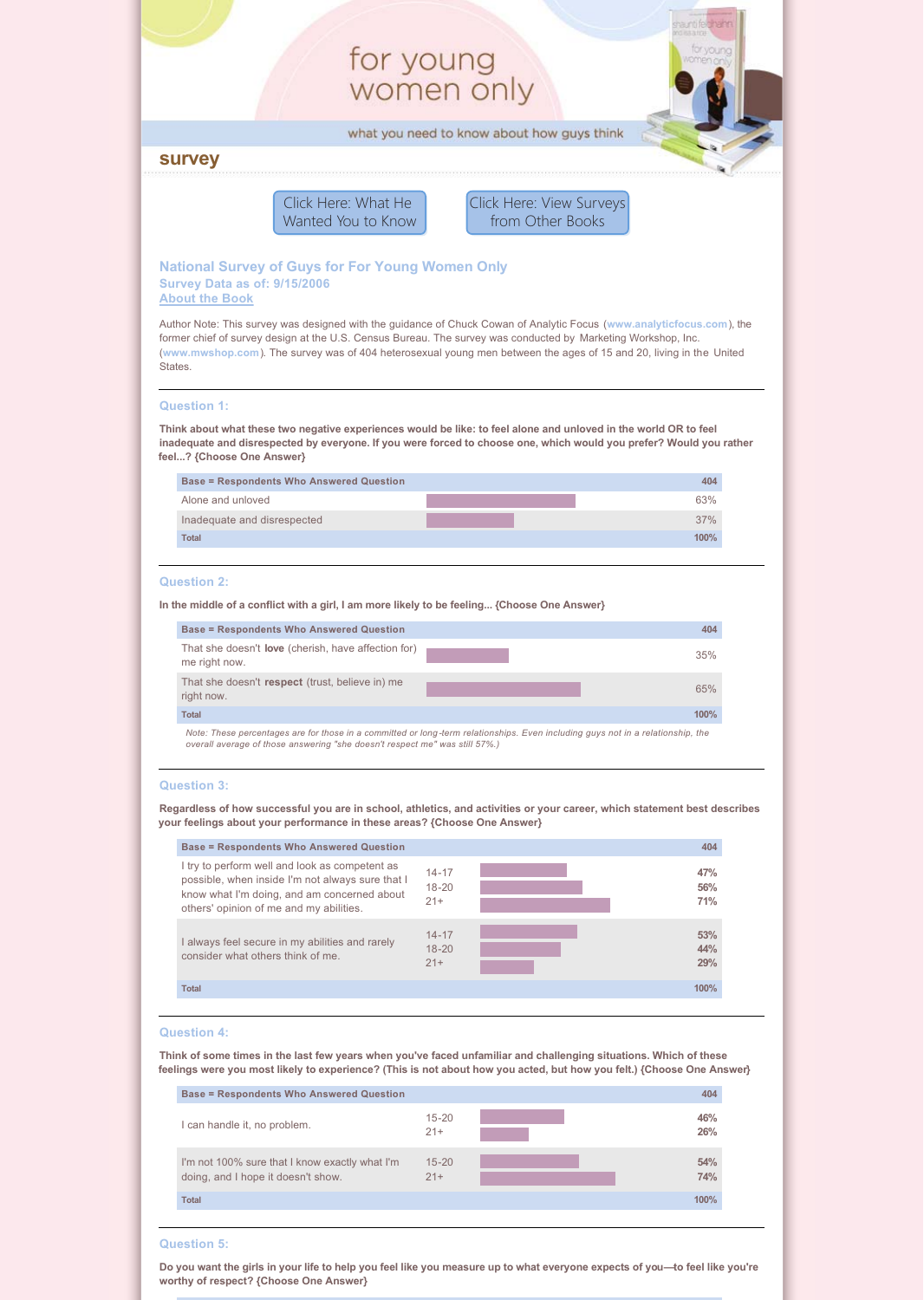| <b>Base = Respondents Who Answered Question</b>                                                                                                |      |
|------------------------------------------------------------------------------------------------------------------------------------------------|------|
| Yes. It feels good when girls have that effect on<br>me.                                                                                       | 77%  |
| No. It's not important that girls do that for me. I do<br>need to feel good about myself in that way, but I<br>can get that feeling elsewhere. | 23%  |
| Total                                                                                                                                          | 100% |
|                                                                                                                                                |      |

# **Question 6:**

**How often do you find yourself not sharing your inner feelings with girls you generally know? (This does NOT include your best female friend or girlfriend.) {Choose One Answer}**

| <b>Base = Respondents Who Answered Question</b>                                             | 404  |
|---------------------------------------------------------------------------------------------|------|
| Almost always. It's my natural instinct to not<br>share my inner feelings with other girls. | 28%  |
| Sometimes, when I specifically feel the need to<br>not share my inner feelings.             | 58%  |
| Never. I share my inner feelings freely with other<br>girls.                                | 14%  |
| <b>Total</b>                                                                                | 100% |

# **Question 7:**

**Is the following statement true or false? A main reason for not sharing your inner feelings is to protect yourself from getting hurt, and/or because you don't trust some girls to handle your personal information with care. {Choose One Answer}**

| <b>Base = Respondents Who Answered Question</b> | 404  |
|-------------------------------------------------|------|
| Yes, that's true.                               | 68%  |
| No, that's false.                               | 32%  |
| <b>Total</b>                                    | 100% |

#### **Question 8:**

**Imagine you are sitting in class, and a new girl with a great body sits down a few desks over from you. What is your reaction to her? {Choose One Answer}**

| <b>Base = Respondents Who Answered Question</b>                                             | 404  |
|---------------------------------------------------------------------------------------------|------|
| openly stare at her.                                                                        | 13%  |
| I'm drawn to look at her, and I sneak a peek or<br>glance at her from the corner of my eye. | 52%  |
| I can't help noticing her, but I try to stop myself<br>from looking.                        | 30%  |
| Nothing happens; it doesn't affect me.                                                      | 4%   |
| <b>Total</b>                                                                                | 100% |

### **Question 9:**

**Now imagine that the same hot girl goes to the front of the class to give a report. She's all business, but is wearing clothes that accentuate her figure. If you're not careful, would there be a possibility that you would picture her naked either now or later? {Choose One Answer}**

| <b>Base = Respondents Who Answered Question</b>                                                                                               | 404  |
|-----------------------------------------------------------------------------------------------------------------------------------------------|------|
| Yes, almost definitely (and even this survey<br>question risks raising images in my mind).                                                    | 39%  |
| Yes, possibly.                                                                                                                                | 46%  |
| No. That would never occur to me.                                                                                                             | 15%  |
| <b>Total</b>                                                                                                                                  | 100% |
| Note: 77% of churchgoers had one of the "yes" answers; 85% of all guys admitted to the possibility of picturing a good-looking girl<br>naked. |      |

#### **Question 10:**

**TV and magazines glamorize a particular kind of girl that everyone seems to agree is hot. Despite this image, do you find yourself attracted to other kinds of girls, such as any of the following?**

- $n$  the pretty but unglamorous "girl next door"
- $n =$  the "plain Jane" who is a fantastic athlete
- $n \neq 0$  the sweet girl that never made an enemy
- $n$  the stocky girl with a hilarious sense of humor

# {Choose One Answer}

| <b>Base = Respondents Who Answered Question</b>                 | 404  |
|-----------------------------------------------------------------|------|
| No. I'm only attracted to the hot Sports Illustrated<br>babe.   | 11%  |
| Yes. I find myself attracted to a variety of types of<br>girls. | 89%  |
| <b>Total</b>                                                    | 100% |
|                                                                 |      |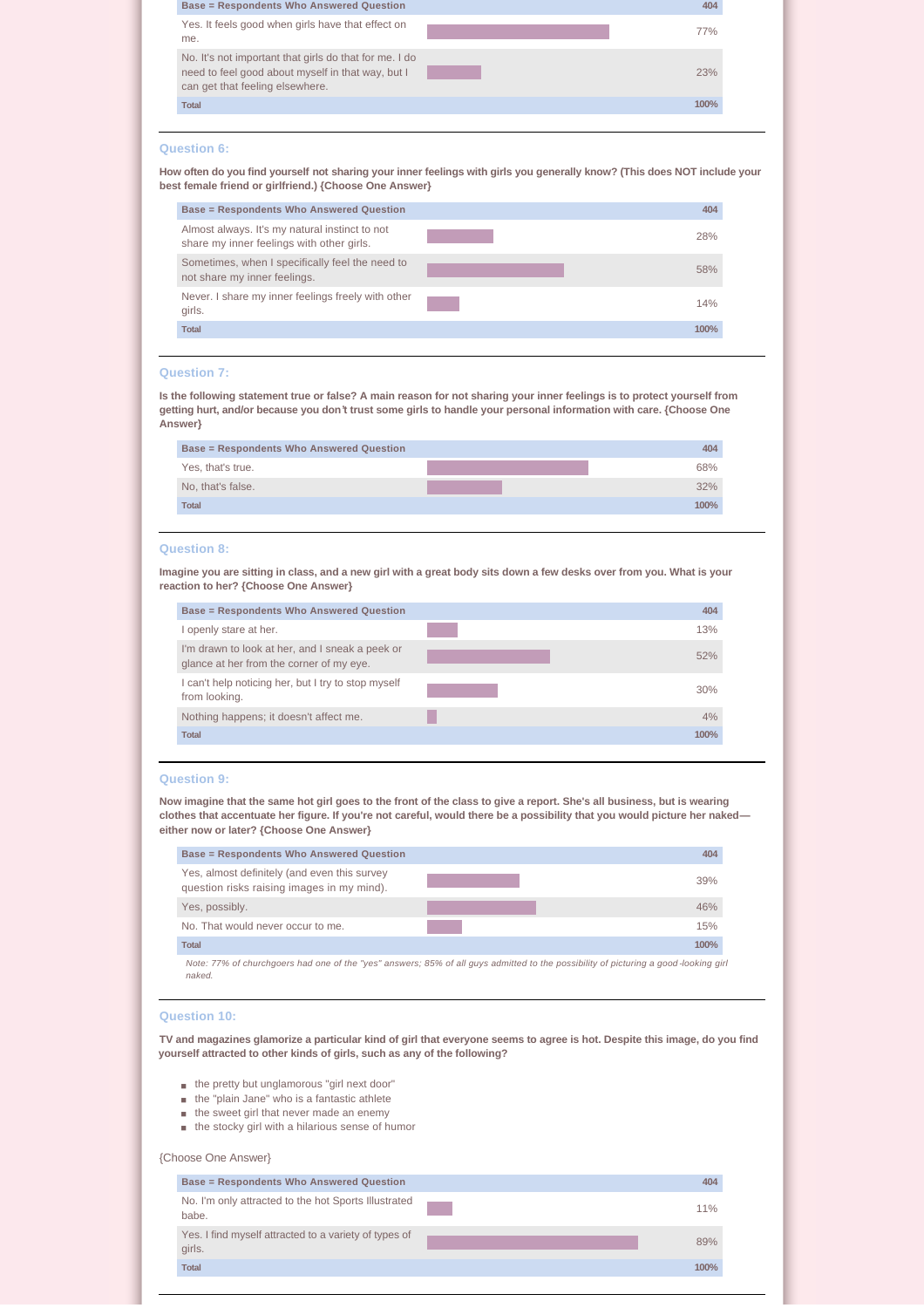# **Question 11:**

**While there may be multiple factors that would attract you to a girl in a romantic way, is physical attraction essential for a meaningful, lasting relationship? {Choose One Answer}**

| <b>Base = Respondents Who Answered Question</b>                                                                            | 404  |
|----------------------------------------------------------------------------------------------------------------------------|------|
| Yes. A girl can have a great personality, but if<br>there isn't a physical attraction, she's just going<br>to be a friend. | 75%  |
| No, I can live without the physical attraction part.                                                                       | 25%  |
| <b>Total</b>                                                                                                               | 100% |
|                                                                                                                            |      |

# **Question 12:**

**Suppose you knew a girl with a great personality, whom you had not previously been attracted to because she was a bit overweight and didn't seem to care about her appearance. If you saw that girl making a real effort to eat right and get in shape, could you become attracted to her down the road? {Choose One Answer}**

| Yes<br><b>No</b><br><b>Total</b> | <b>Base = Respondents Who Answered Question</b> | 404  |
|----------------------------------|-------------------------------------------------|------|
|                                  |                                                 | 85%  |
|                                  |                                                 | 15%  |
|                                  |                                                 | 100% |

#### **Question 13:**

**Whether or not you are currently involved with a girlfriend, if you were to be in a make-out situation with a willing partner who does not signal a desire to stop, how do you feel about your ability to stop the sexual progression? {Choose One Answer}**

| <b>Base = Respondents Who Answered Question</b>                                               | 404                                                                                                                        |
|-----------------------------------------------------------------------------------------------|----------------------------------------------------------------------------------------------------------------------------|
| Why would I want to stop the sexual<br>progression?*                                          | 30%                                                                                                                        |
| Almost no ability. When the door is opened, it's<br>just too tough to stop the fun.           | 18%                                                                                                                        |
| Some ability, but it would require a massive<br>effort, and I might go further than intended. | 34%                                                                                                                        |
| I find it easy to stop the sexual progression.                                                | 18%                                                                                                                        |
| <b>Total</b>                                                                                  | 100%                                                                                                                       |
|                                                                                               | *Note: This perceptage was 38% for wealthier respondents and 23% for churchgoers: 82% of guys report serious difficulty in |

*\*Note: This percentage was 38% for wealthier respondents and 23% for churchgoers; 82% of guys report serious difficulty in bringing things to a halt.*

# **Question 14:**

**Does moving to a sexually active relationship mean that you want to marry this girl or make a significant life commitment with her? {Choose One Answer}**

| 404  |
|------|
| 34%  |
| 66%  |
| 100% |
|      |

# **Question 15:**

**Whether or not you are currently involved with a girlfriend, if you were to be in a heavy make out situation with a willing partner who was not a long-term girlfriend, what would you primarily be feeling? {Choose One Answer}**

| Base = Respondents Who Answered Question | 404  |
|------------------------------------------|------|
| How much I love her.                     | 36%  |
| How good this feels.                     | 64%  |
| <b>Total</b>                             | 100% |

#### **Question 16:**

**If you and your partner made the move to a sexual relationship, even if you loved her, would you (or did you) ever find yourself wondering whether you could totally trust her? {Choose One Answer}**

| <b>Base = Respondents Who Answered Question</b>   | 404  |
|---------------------------------------------------|------|
| Yes, I would (or did) find myself wondering that. | 64%  |
| No. never.                                        | 36%  |
| <b>Total</b>                                      | 100% |

#### **Question 17:**

**Is the following statement true or false? "I would love to marry a virgin, if possible." {Choose One Answer}**

| <b>Base = Respondents Who Answered Question</b> | 404  |
|-------------------------------------------------|------|
| True*                                           | 69%  |
| False                                           | 31%  |
| <b>Total</b>                                    | 100% |

*\*Note: 89% of Christian guys wanted to marry a virgin and 59% of agnostics/atheists answered "true". If you combine all guys, regardless of religious belief, 69% answered true.*